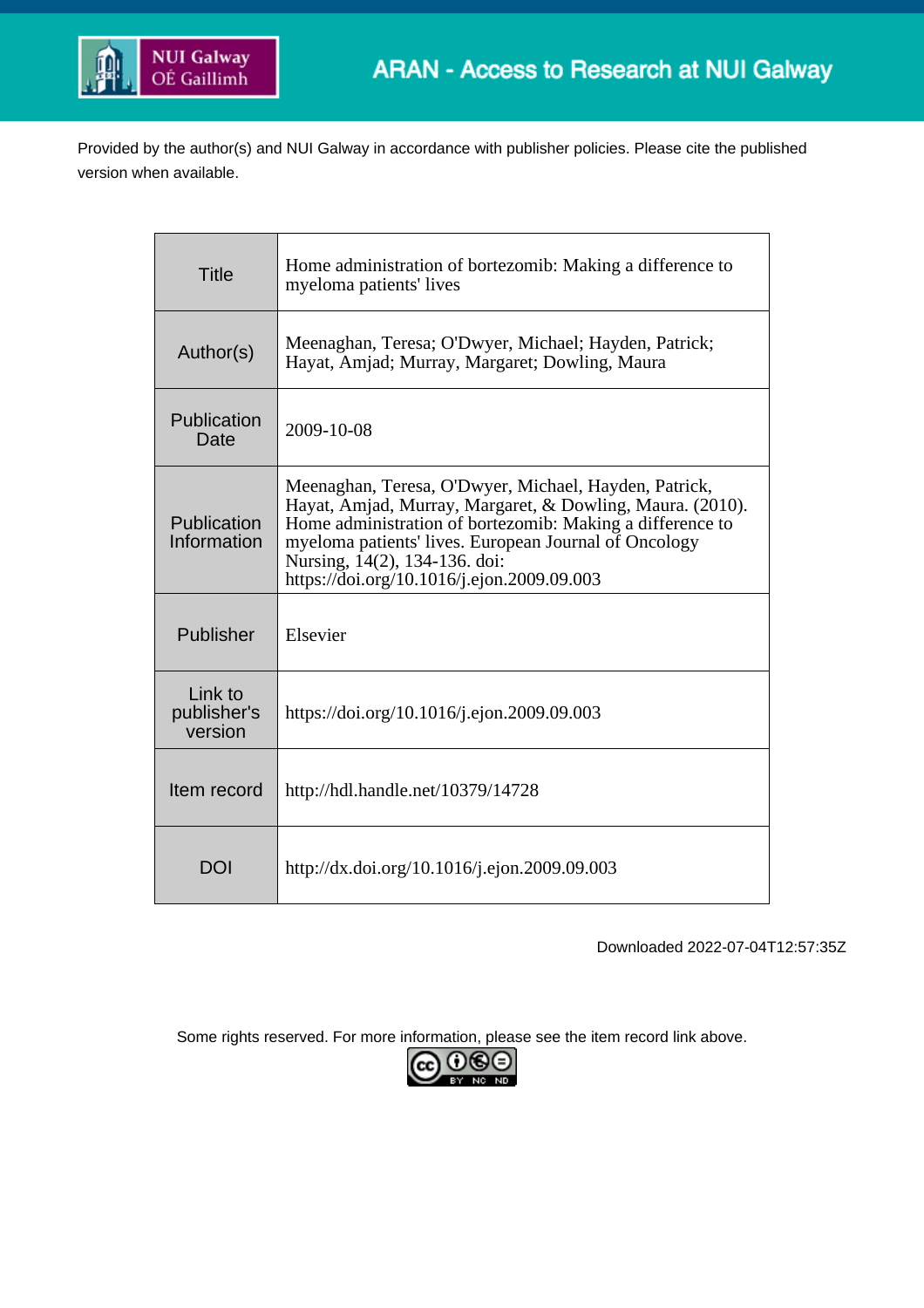Meenaghan, T,O'Dwyer, M,Hayden, P,Hayat, A,Murray, M,Dowling, M (2010) 'Home administration of bortezomib: Making a difference to myeloma patients' lives'. European Journal Of Oncology Nursing, 14 :134-136.

#### **Introduction**

Multiple myeloma is a clonal malignancy of plasma cells, characterized by anaemia, renal dysfunction, lytic bone lesions and the presence of excess monoclonal immunoglobulin. It is the second most common hematological disorder (Devenney and Erikson 2004). It remains a complex disease to diagnose and treat. However, our understanding of the biology of myeloma continues to develop, and hence a number of new potential therapies have been idenfied, with improved outcomes and survival (Kumar et al., 2008).

The introduction of novel agents, such as immunomodulatory drugs or proteasome inhibitors, either alone or in combination with traditional agents for the treatment of myeloma has led to a major improvement in patient outcomes, including survival, in the past decade. Based on significant improvements in response rates and overall survival in elderly patients when combined with melphalan in elderly patients (San Miguel et al., 2008), Bortezomib, a proteasome inhibitor, is now licensed as front line treatment for myeloma. Bortezomib combined with dexamethasone has also proven to be a very effective induction therapy in younger patients prior to autologous stem cell transplant (Harousseau et al., 2006) and is now viewed by some as the new standard for initial therapy of younger patients. Younger patients are those less than 65 years of age and eligible for stem cell transplant. However, they must also have good performance status and without other co-morbidities.

Initiatives in the home administration of chemotherapy are evident internationally (e.g. Lashlee and O'Hanlon Curry, 2007). With regard to the home administration of bortezomib, a pilot feasibility project of home administration of bortezomib to patients with myeloma has recently been reported from Bournmouth Hospital in England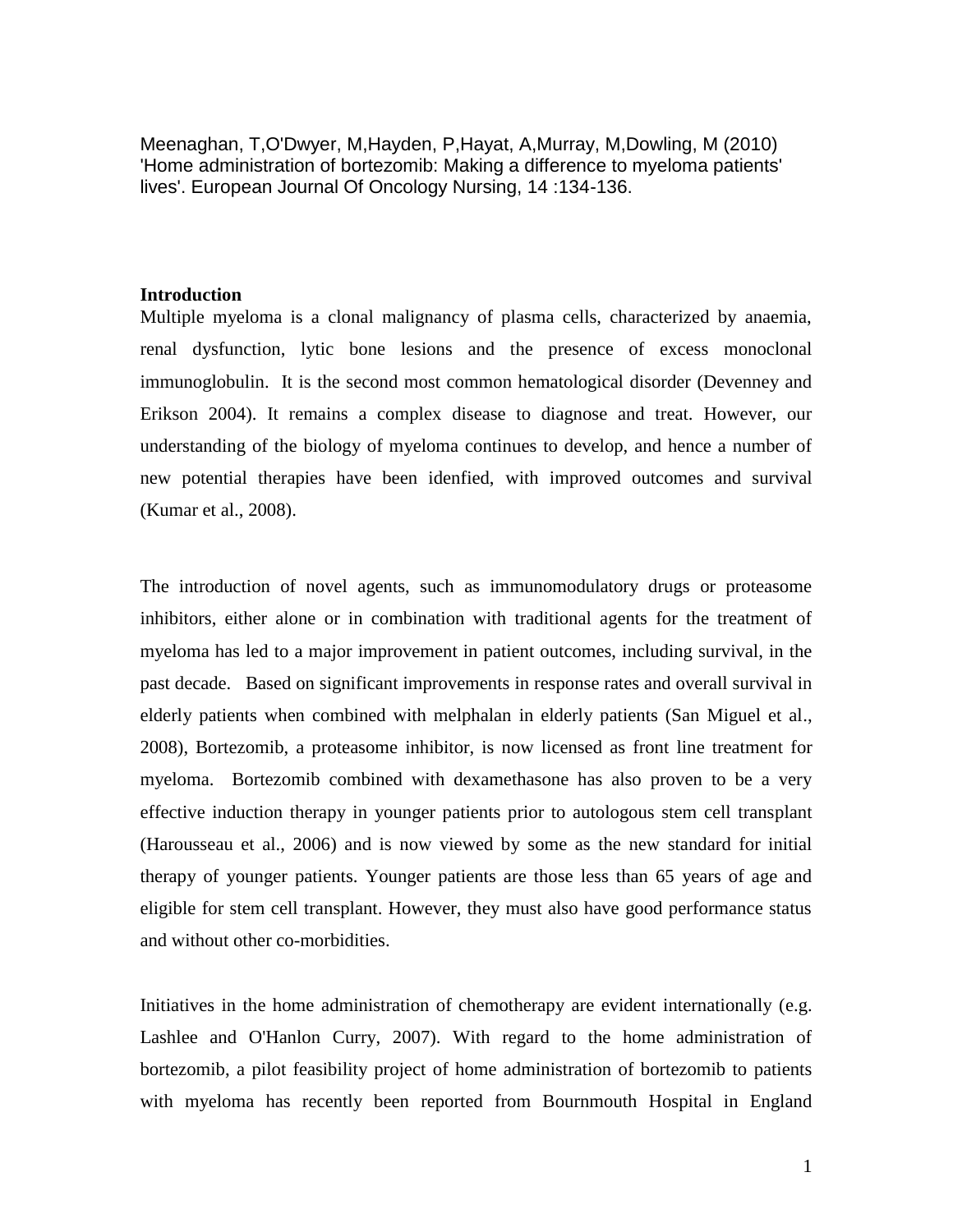(McCarthy et al., 2009). However, that pilot program only included patients with relapsed disease and patients had to live within a 12 mile radius of the hospital. In addition, Day 1 and Day 4 doses were administered in the hospital, and blood samples were taken on each visit. Three of our patient group were newly diagnosed, receiving initial treatment for their myeloma. Furthermore, all patients on our program received first doses of bortezomib safely at home. In addition, bloods on our program are only taken on Day 8; the platelet nadir is day 11 so checking on day 8 detects any significant drop prior to this. Finally, our patients live as far away as 100 miles from the hospital.

#### **Why the initiative was started**

Galway University Hospital (GUH) is a regional Irish hospital serving a local urban and widely dispersed rural population. Given the emerging data supporting its use in all categories of patients with multiple myeloma, there has been a major increase in the use of bortezomib as treatment of multiple myeloma patients attending GUH. Since bortezomib requires frequent intravenous administration (usually twice a week, for two consecutive weeks with a 10 day rest period) this has impacted significantly on the hospital's haematology day unit facility, which has severe capacity issues. The administration of bortezomib only takes ten seconds. However, between blood sampling, review by an attending doctor and dispensing and administration, patients can frequently spend up to six hours per visit in the day unit. Moreover, many of these patients would have to travel long distances to the unit and as a result experience significant inconvenience. It was therefore decided to explore an alterative arrangement for the administration of bortezomib.

Two years of preparation were required before beginning the pilot program. This involved sourcing a suitable home administration company and ensuring the pharmacy had the capacity to reconstitute the drug early in the day to allow the administering company deliver it safely to all the patients on the program. The process for nursing staff co-ordinating the service had also to be organised. In addition, the team had to determine what side effects the nurse would assess on each visit and record on the hand held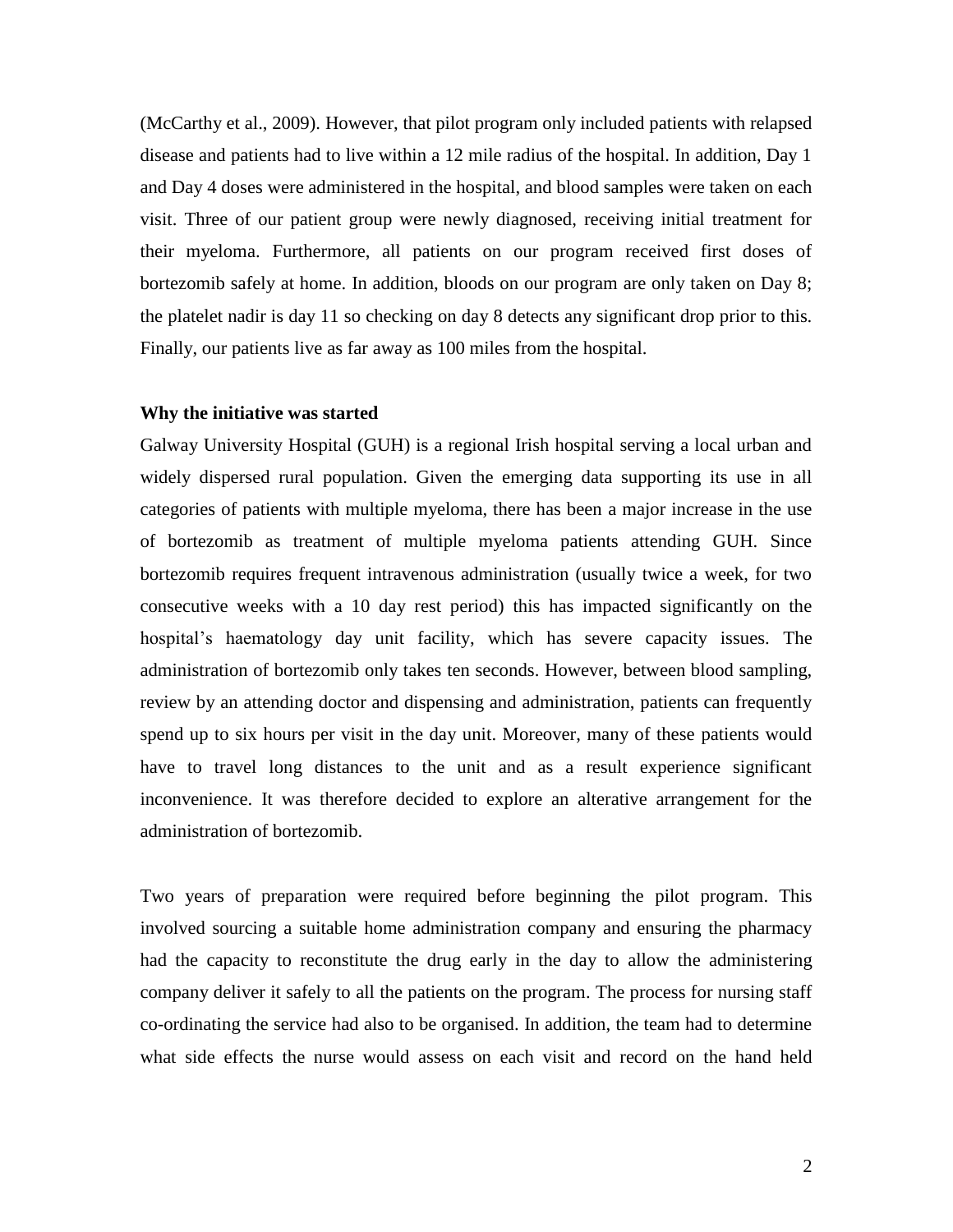computer recording system. Three administering nurses are on the program and the first home administration of bortezomib was administered in early December 2008.

### **Implementation of home administration of bortezomib**

`

Initially, the Haematologist identifies suitable patients. These patients are asked if they would like to enroll on the pilot program. All patients who have met the inclusion criteria have opted to join the program. Inclusion criteria are: needing bortezomib for myeloma, willing to enrol on the program, good performance status (i.e. able to attend appointments, good cardiac and renal function), able to give verbal consent and able to demonstrate good understanding of what the program involved (i.e. compliance with other drugs, such as steroids, melphalan, lenalidomide and cyclophosphomide, given with bortezomib). Patients are excluded from the program is they are unable to give consent and fail to demonstrate an understanding of what the program involves. Moreover, patients with poor venous access are excluded because difficult cannulation requiring anaesthetic involvement is not suitable for home administration (two patients required central line insertion for this reason). In addition, the administering nurse undertakes a risk assessment, using a nine item risk assessment tool which assesses the following: General access to the patient's home, general safety in the patient's home, patient consent, the home environment, communication, clinical nursing, storage of medical and nursing supplies, pets, and moving, lifting and handling.

Home administration of bortezomib is then coordinated by the haematology clinical nurse specialist and treatment options and decisions are managed by the patient's Haematologist. Bortezomib is supplied from the hospital pharmacy. Patients who are identified as suitable for the home administration of bortezomib attend the haematology day ward on day 0. Clinical examination and evaluation of relevant laboratory results are carried out and chemotherapy is prescribed. The prescription is then sent to pharmacy and the administering company (a company outside the hospital, which employs state registered nurses to administer treatments in the home). On day 0, each patient is also seen by the haematology clinical nurse specialist, and possible side effects and risks associated with bortezomib are discussed. Patients are also given an information booklet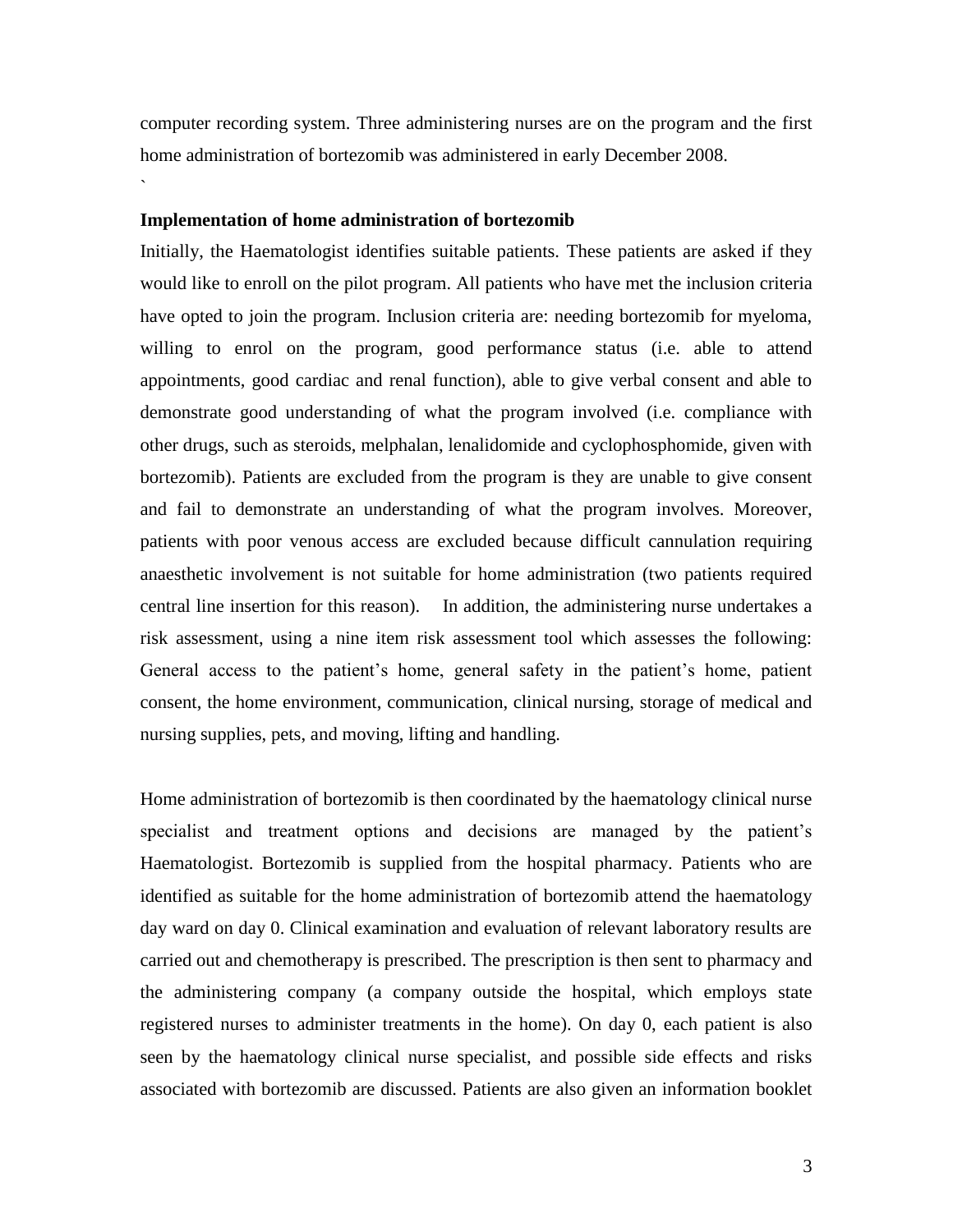on bortezomib, which lists its side effects, self-care measures and who to contact should the need arise.

Patients are not required to receive their first dose of bortezomib at the hospital; first doses are given at the patient's home by the administering nurse, who performs systematic clinical evaluation for side effects and detection of contraindications for the administration of bortezomib. Additionally on day 8 of each cycle, samples for the full blood count and biochemistry profile are collected.

Each nurse typically administers two to three doses each Tuesday, Thursday and Friday. The administrating nurse documents each administration and results of laboratory tests are sent to the patient's treating haematologist. Patients are routinely evaluated prior to commencing each cycle of therapy (or more frequently if required) by the medical registrar and clinical nurse specialist in haematology (the program's co-ordinating nurse). Each patient has routine bloods performed (FBC, U&E and myeloma blood markers). Patients also undergo a physical assessment and are questioned about possible adverse effects of bortezomib (i.e. peripheral neuropathy, constipation, diarrhoea).

# **Barriers encountered**

A number of barriers had to be overcome in order to implement the initiative. Support for the home administration of bortezomib from all hospital personnel was needed, this included hospital management, haematologists, pharmacy staff and haematology day ward nursing staff. In addition, nursing personnel to co-ordinate the service were required. Finally, another challenge has been the delivery of bortezomib, once reconstituted, to the patient within the eight hour window before expiry. This has required close coordination and planning between the home administration nurse and the hospital pharmacy to ensure the collection of bortezomib as soon as possible after it has been prepared.

# **Evaluation of the pilot program**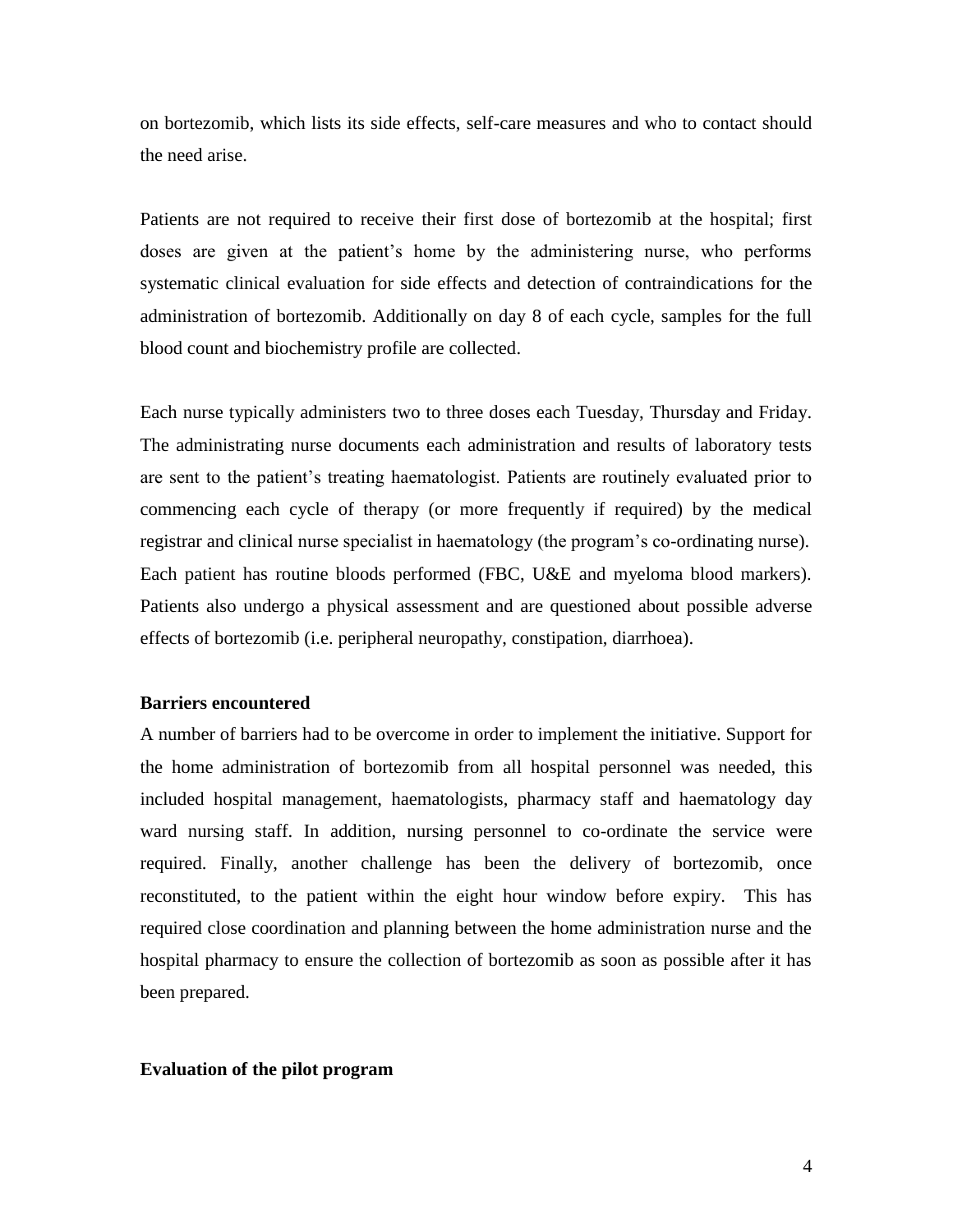As this was a pilot program, it was planned to initially enrol a maximum of 10 patients only. To date (September 2009) however, we have enrolled a total of 23 patients. All patients who received bortezomib as induction therapy prior to stem cell harvest and transplant have completed therapy and have successfully harvested and transplanted. Three other patients were discontinued treatment as a result of other medical complications (i.e. Parkinson's and Cardiac complication). One patient died from pneumonia. One patient was not responding and had her treatment changed. All other patients continue on their planned treatment.

Over 300 home administrations of bortezomib have been given. Since the program has commenced, about 15 doses have been missed. The reasons for the missing doses were varied; because of bank holidays (e.g. Christmas day), and because one patient missed a few doses due to her developing bilateral leg neuropathy. This patient's dose was reduced and she is now tolerating treatment well.

No other problems related to home administration have been encountered and no significant complications of therapy have been observed. Extravasation of bortezomib does not cause tissue damage. Its principal side effects include gastrointestinal effects, fatigue, transient thrombocytopenia and reversible peripheral neuropathy, which are generally manageable (Colson et al., 2008). No patient developed nausea. Although four patients did experience neutropenia, this was felt to be due to concurrent myelosuppressive chemotherapy (e.g. melphalan and lenalidomide), and there were no episodes of neutropenic sepsis. Some patients have experienced some constipation and diarrhoea, but not severe enough to stop treatment. In addition, no bleeding complication was experienced by any of the patients. Once the presence of possible specific side effects are assessed for (i.e. peripheral neuropathy, gastric upset, and febrile episodes), the risks associated with home administration of bortezomib are minimal.

While the sample size is too small to make any valid comparison, the responses achieved by patients on home administration are what would have been expected with standard administration and there is no reason to question the efficacy of this approach.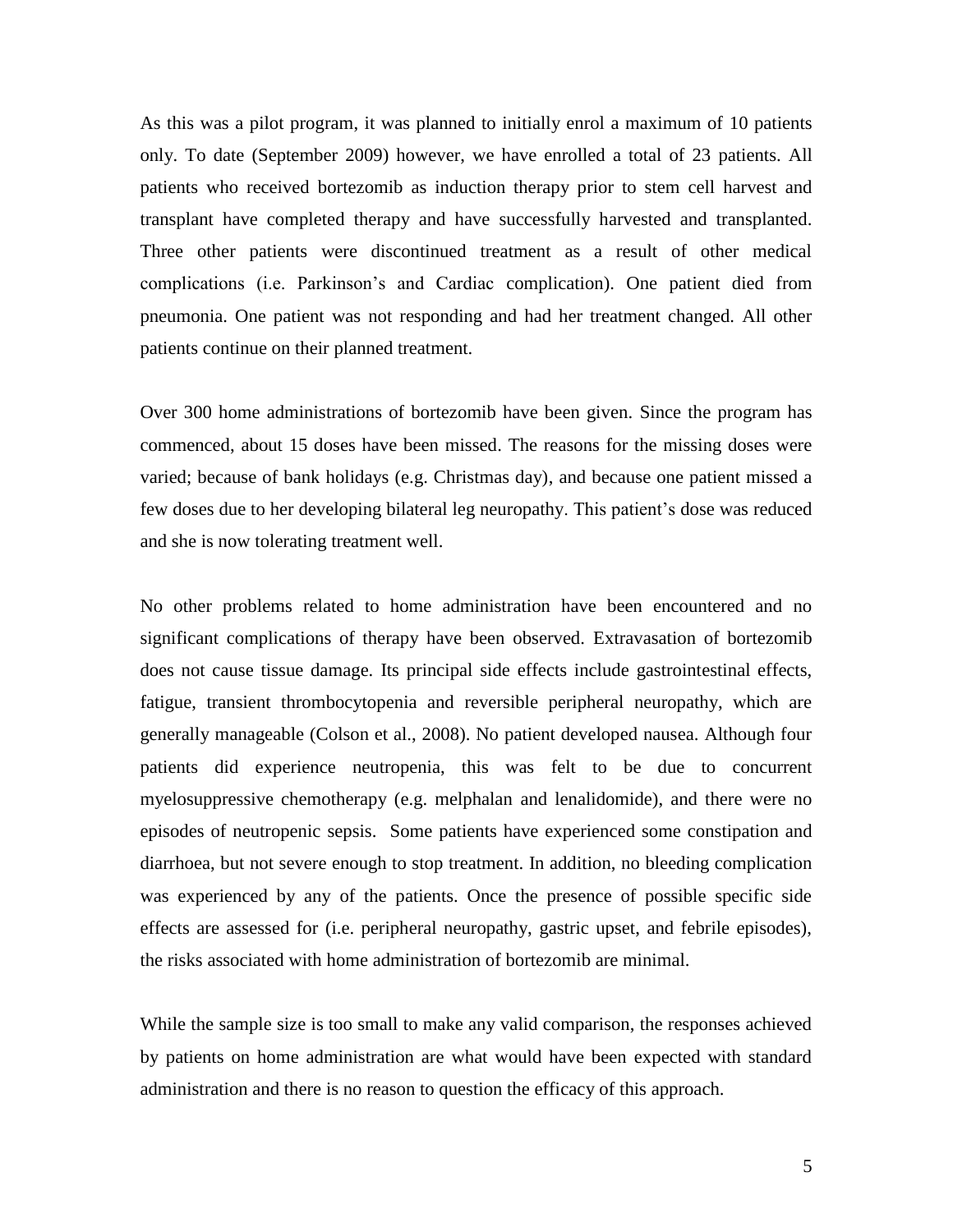Feedback from patients reveals that they are very satisfied with the program and find the service convenient with minimum negative impact on quality of life. Indeed, it is more likely that quality of life improves rather than deteriorates during bortezomib therapy (Colson et al., 2008). To quote one patient: "*I could be gone from half-nine until half-four or more…a trip is a day wasted, a day lost in my life*". The patient's partner added that: "*Sometimes she wouldn't sleep for two or three nights thinking about it*". The patient also commented that, "*When you're at the hospital, you hear what the doctors and nurses are saying but it doesn't always sink in. At home, you can pay attention, listen to what you're being told*". She also commented that she was now more confident and her partner added to this by saying that "…*Sometimes the tension grows in the person who's being treated…you don't see that when she's being treated at home*".

Another patient also commented on the difficulties experienced with the hospital visits: "*You'd just sit there. Sometimes, they'd be so busy…it was very hard*". She also talked about the anxiety she felt before hospital visits: "*You'd be worried the night before; there'd be more tension (for you) in the hospital…you'd be less likely to pick up infection here*."

A third patient also commented on the anxiety provoked thinking about the hospital visits: "*I wouldn't sleep that well the night before; it was a lot of hassle*". She also added that the nurse coming to her home to administer her treatment was "*lovely…she* [nurse] *came at three and I was able to do my own thing before; then the next time she came at eleven and that was beautiful altogether".* 

#### **Conclusion**

This program illustrates the positive effects for patients with multiple myeloma when bortezomib is administered in their own home. Moreover, the central role played by nurses in developing and delivering this program as part of the multidisciplinary team is evident in its success.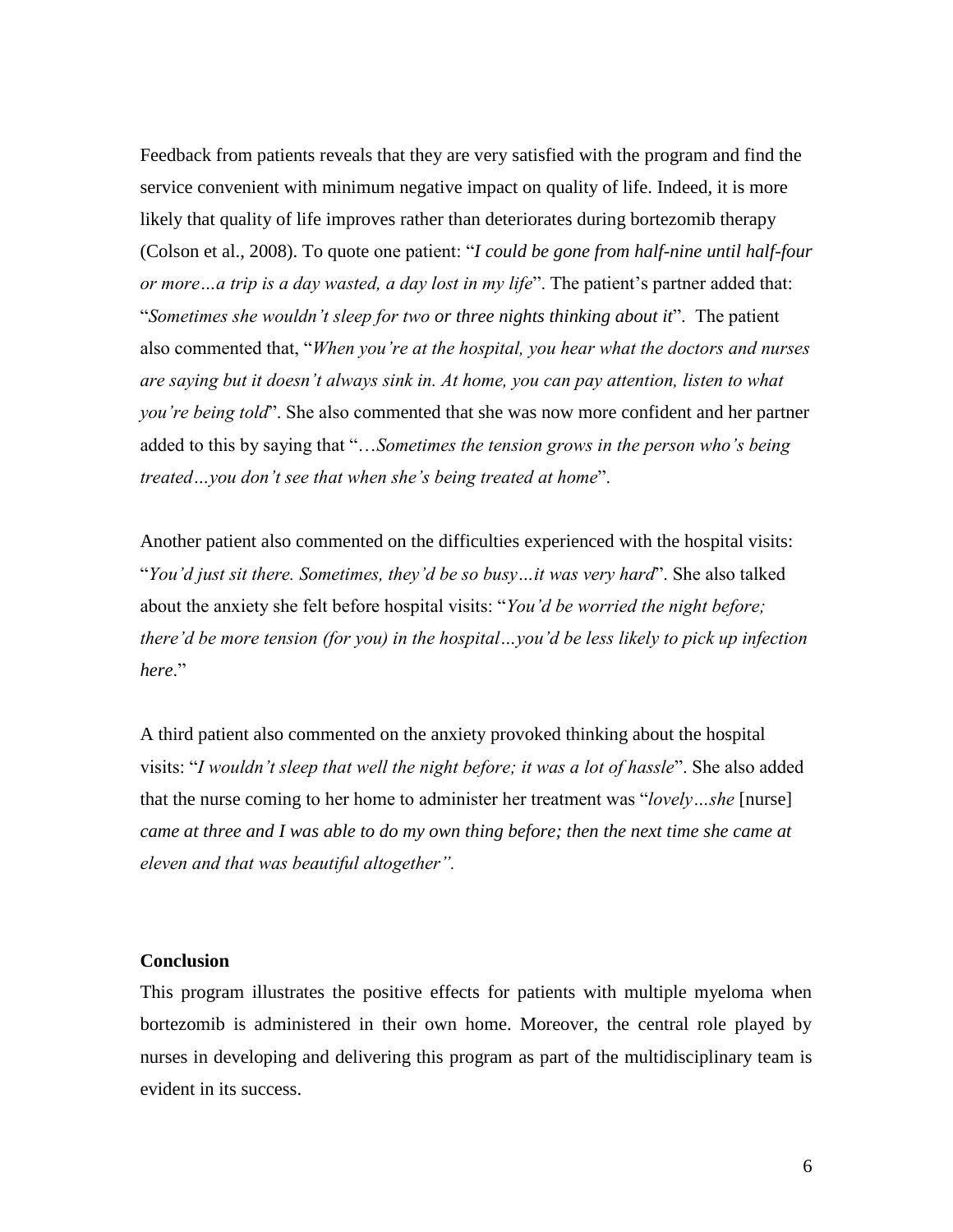The program is now well established, and consideration is currently focused on the possibility of other regional centres with a laminar flow unit (aseptic unit) preparing bortezomib for home administration. We are also currently undertaking an audit to examine the cost of the program. The team have learnt a lot from the pilot; in particular, the need to identify each person's role in order to avoid overlap and confusion. In addition, good communication between the nurse co-ordinating the service and the administering nurse is vital so that there is prompt reporting of a patient's side effects. Finally, to avoid wastage and contain costs, the co-ordinating nurse needs to maintain good communication with the pharmacy so that they are aware of dose adjustments and any changes in a patient's therapy.

# **Acknowledgment**

We would like to thank the support of the pharmaceutical company, Jannseen Cilag, for funding this pilot program, and TCP (Temperature Control Pharmacy) the administering company.